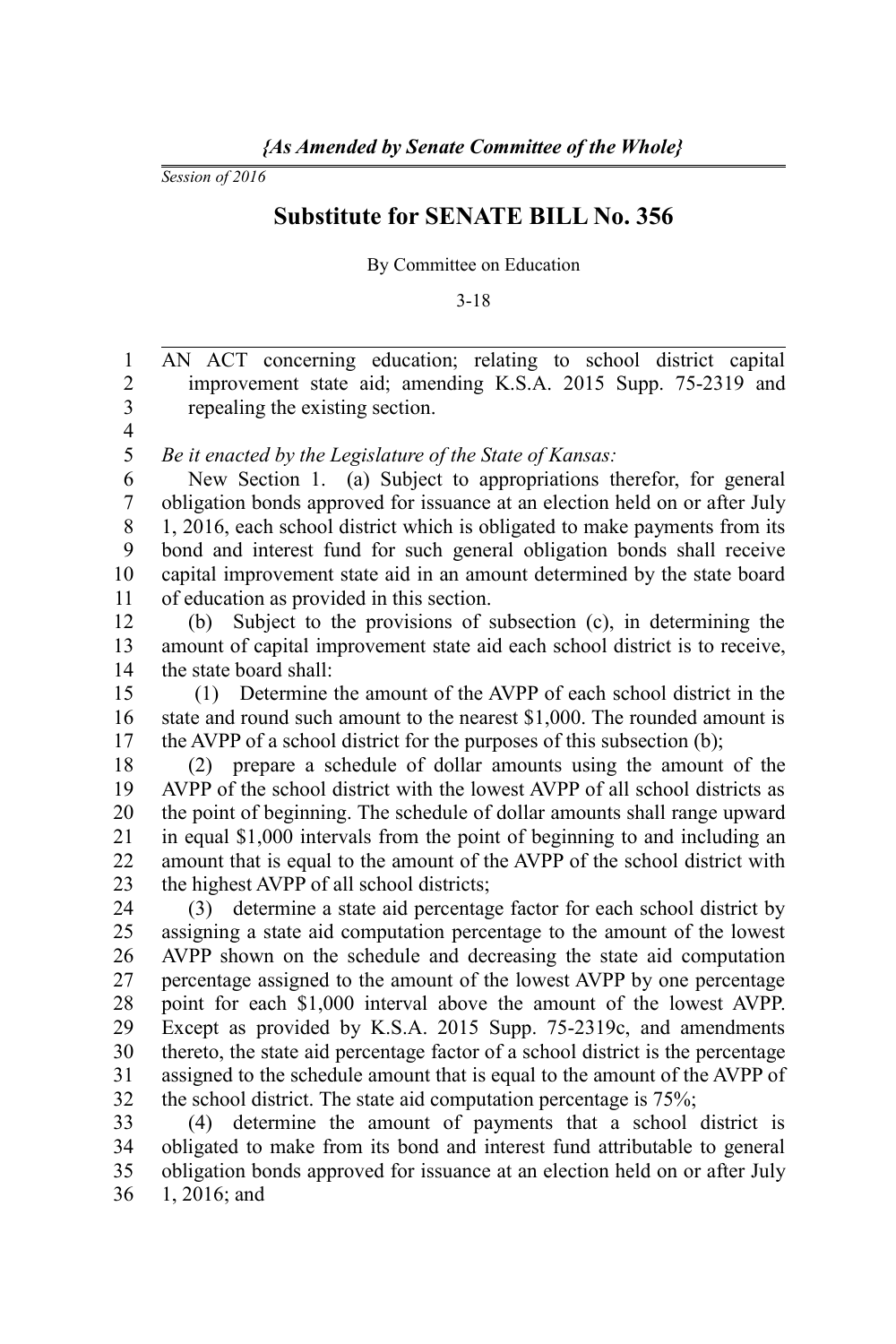(5) multiply the amount determined under subsection (b)(4) by the applicable state aid percentage factor. The resulting product is amount of capital improvement state aid the school district is to receive for the school year. 1 2 3 4

(c) In determining the amount under subsection (b)(4), the state board shall exclude payments for any capital improvement project, or portion thereof, that proposes to construct, reconstruct or remodel a facility that would be used primarily for extracurricular activities, unless the construction, reconstruction or remodeling of such facility is necessary due to concerns described in subsection (d)(1)*{(A)}*. 5 6 7 8 9 10

(d) *{(1) Subject to paragraph (2),}* if the amount of appropriations for capital improvement state aid is less than the aggregate amount school districts are to receive for the school year, the state board shall allocate the amount appropriated among the school districts in accordance with the following priorities set forth as follows in order of highest priority to lowest priority: 11 12 13 14 15 16

(1) *{(A)}* Safety of the current facility and disability access to such facility as demonstrated by a state fire marshal report, an inspection under the Americans with disabilities act, 42 U.S.C. § 12101 et seq., or other similar evaluation; 17 18 19 20

(2) *{(B)}* enrollment growth and imminent overcrowding as demonstrated by successive increases in enrollment of the school district in the immediately preceding three school years; 21  $22$ 23

(3) *{(C)}* impact on the delivery of educational services as demonstrated by restrictive inflexible design or limitations on installation of technology; and 24 25 26

 $\left\langle \frac{4}{7} f(D) \right\rangle$  energy usage and other operational inefficiencies as demonstrated by a district-wide energy usage analysis, district-wide architectural analysis or other similar evaluation. 27 28 29

*{(2) In allocating capital improvement state aid, the state board shall give higher priority to those school districts with a lower AVPP compared to the other school districts that are to receive capital improvement state aid under this section.}* 30 31 32 33

(e) Payments of capital improvement state aid shall be distributed to school districts at times determined by the state board to be necessary to assist school districts in making scheduled payments pursuant to contractual bond obligations. The state board shall certify to the director of accounts and reports the amount due each school district as capital improvement state aid, and the director of accounts and reports shall draw a warrant on the state treasurer payable to the treasurer of the school district. Upon receipt of the warrant, the treasurer of the school district shall credit the amount thereof to the bond and interest fund of the school district to be used for the purposes of such fund. 34 35 36 37 38 39 40 41 42 43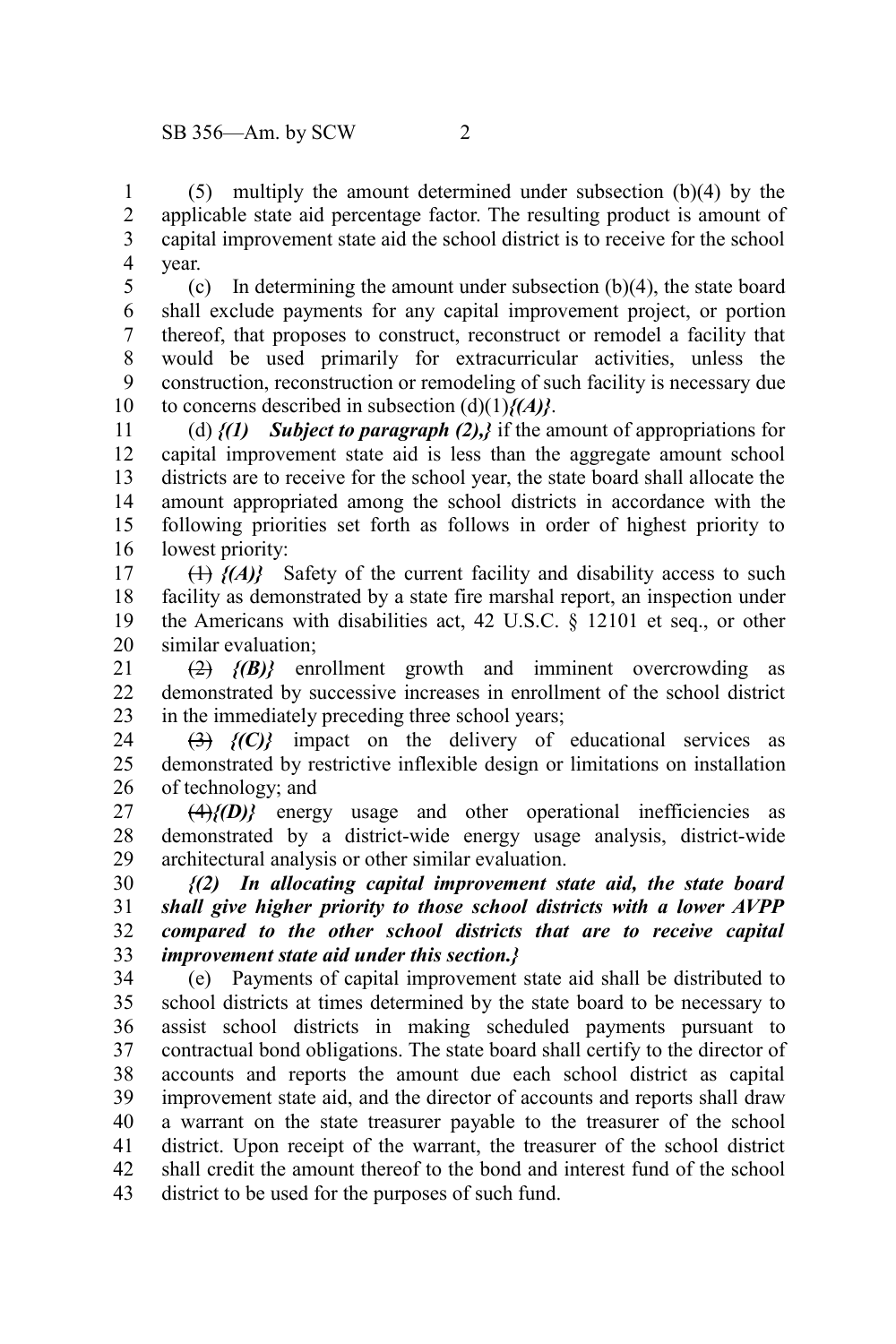(f) The provisions of this section apply only to contractual obligations incurred by school districts pursuant to general obligation bonds issued upon approval of a majority of the qualified electors of the school district voting at an election upon the question of the issuance of such bonds. 1 2 3 4

Sec. 2. K.S.A. 2015 Supp. 75-2319 is hereby amended to read as follows: 75-2319. (a) There is hereby established in the state treasury the school district capital improvements fund. The fund shall consist of all amounts transferred thereto under the provisions of subsection (c). 5 6 7 8

(b) Subject to the provisions of subsection  $(f)$ , In each school year, each school district which is obligated to make payments from its eapital improvements *bond and interest* fund shall be entitled to receive payment from the school district capital improvements fund in an amount determined by the state board of education as provided in this subsection. 9 10 11 12 13

(1) For general obligation bonds approved for issuance at an election held prior to July 1, 2015, the state board of education shall: 14 15

(A) Determine the amount of the assessed valuation per pupil (AVPP) of each school district in the state and round such amount to the nearest \$1,000. The rounded amount is the AVPP of a school district for the purposes of this subsection (b)(1); 16 17 18 19

20

(B) determine the median AVPP of all school districts;

(C) prepare a schedule of dollar amounts using the amount of the median AVPP of all school districts as the point of beginning. The schedule of dollar amounts shall range upward in equal \$1,000 intervals from the point of beginning to and including an amount that is equal to the amount of the AVPP of the school district with the highest AVPP of all school districts and shall range downward in equal \$1,000 intervals from the point of beginning to and including an amount that is equal to the amount of the AVPP of the school district with the lowest AVPP of all school districts; 21 22 23 24 25 26 27 28 29

(D) determine a state aid percentage factor for each school district by assigning a state aid computation percentage to the amount of the median AVPP shown on the schedule, decreasing the state aid computation percentage assigned to the amount of the median AVPP by one percentage point for each \$1,000 interval above the amount of the median AVPP, and increasing the state aid computation percentage assigned to the amount of the median AVPP by one percentage point for each \$1,000 interval below the amount of the median AVPP. Except as provided by K.S.A. 2015 Supp. 75-2319c, and amendments thereto, the state aid percentage factor of a school district is the percentage assigned to the schedule amount that is equal to the amount of the AVPP of the school district. The state aid percentage factor of a school district shall not exceed 100%. The state aid computation percentage is 25%; 30 31 32 33 34 35 36 37 38 39 40 41 42

(E) determine the amount of payments that a school district is 43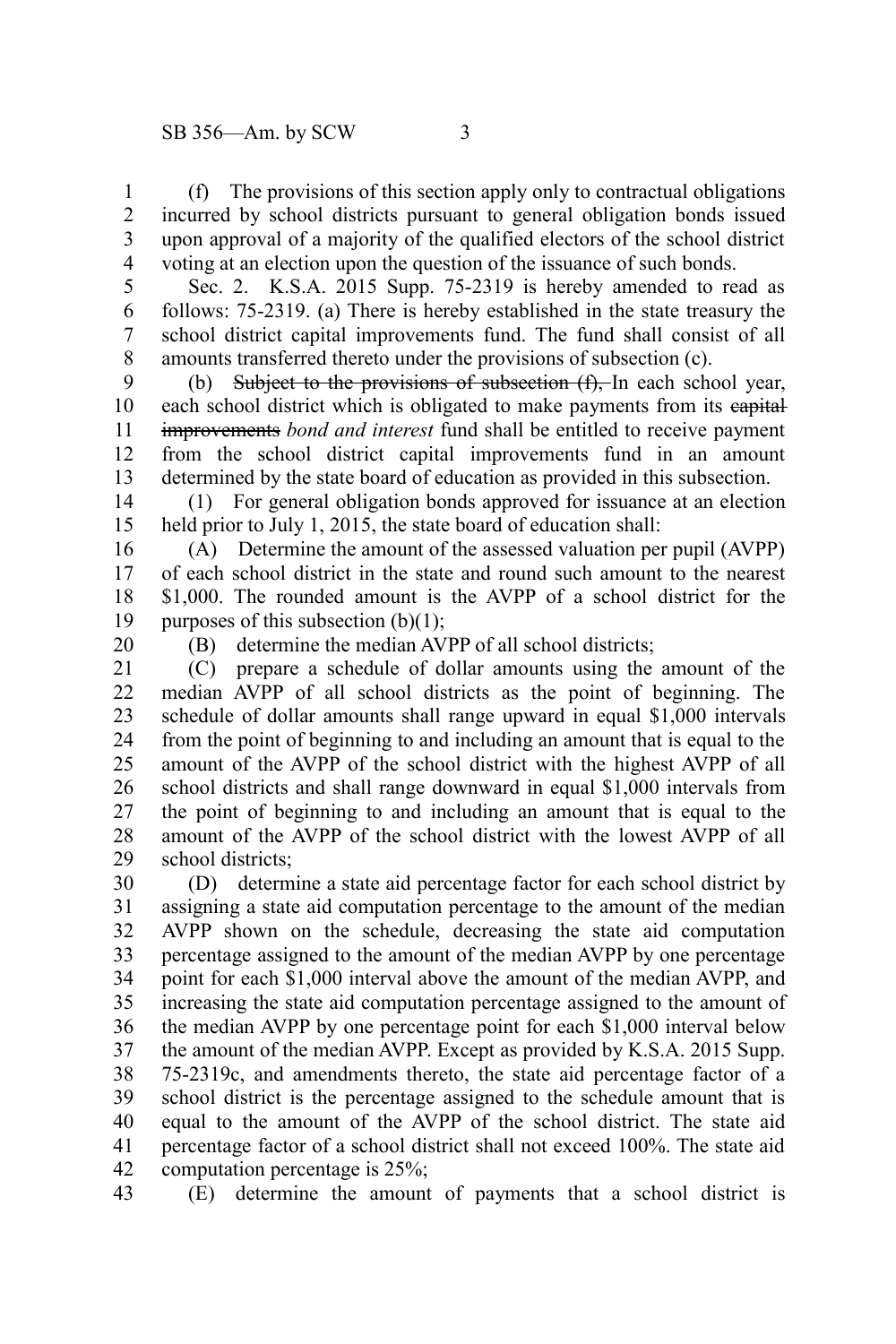obligated to make from its bond and interest fund attributable to general 1

obligation bonds approved for issuance at an election held prior to July 1, 2015; and 2 3

(F) multiply the amount determined under subsection  $(b)(1)(E)$  by the applicable state aid percentage factor. 4 5

(2) For general obligation bonds approved for issuance at an election held on or after July 1, 2015, but prior to July 1, 2017 *2016*, the state board of education shall: 6 7 8

(A) Determine the amount of the AVPP of each school district in the state and round such amount to the nearest \$1,000. The rounded amount is the AVPP of a school district for the purposes of this subsection  $(b)(2)$ ; 9 10 11

(B) prepare a schedule of dollar amounts using the amount of the AVPP of the school district with the lowest AVPP of all school districts as the point of beginning. The schedule of dollar amounts shall range upward in equal \$1,000 intervals from the point of beginning to and including an amount that is equal to the amount of the AVPP of the school district with the highest AVPP of all school districts; 12 13 14 15 16 17

(C) determine a state aid percentage factor for each school district by assigning a state aid computation percentage to the amount of the lowest AVPP shown on the schedule and decreasing the state aid computation percentage assigned to the amount of the lowest AVPP by one percentage point for each \$1,000 interval above the amount of the lowest AVPP. Except as provided by K.S.A. 2015 Supp. 75-2319c, and amendments thereto, the state aid percentage factor of a school district is the percentage assigned to the schedule amount that is equal to the amount of the AVPP of the school district. The state aid computation percentage is 75%; 18 19 20 21 22 23 24 25 26

(D) determine the amount of payments that a school district is obligated to make from its bond and interest fund attributable to general obligation bonds approved for issuance at an election held on or after July 1, 2015, but prior to July 1, 2017 *2016*; and 27 28 29 30

 $(E)$  multiply the amount determined under subsection  $(b)(2)(D)$  by the applicable state aid percentage factor. 31 32

(3) The sum of the amount determined under subsection  $(b)(1)(F)$  and the amount determined under subsection  $(b)(2)(E)$  is the amount of payment the school district is entitled to receive from the school district capital improvements fund in the school year. 33 34 35 36

(c) The state board of education shall certify to the director of accounts and reports the entitlements of school districts determined under the provisions of subsection (b), and an amount equal thereto shall be transferred by the director from the state general fund to the school district capital improvements fund for distribution to school districts. All transfers made in accordance with the provisions of this subsection shall be considered to be demand transfers from the state general fund, except that 37 38 39 40 41 42 43